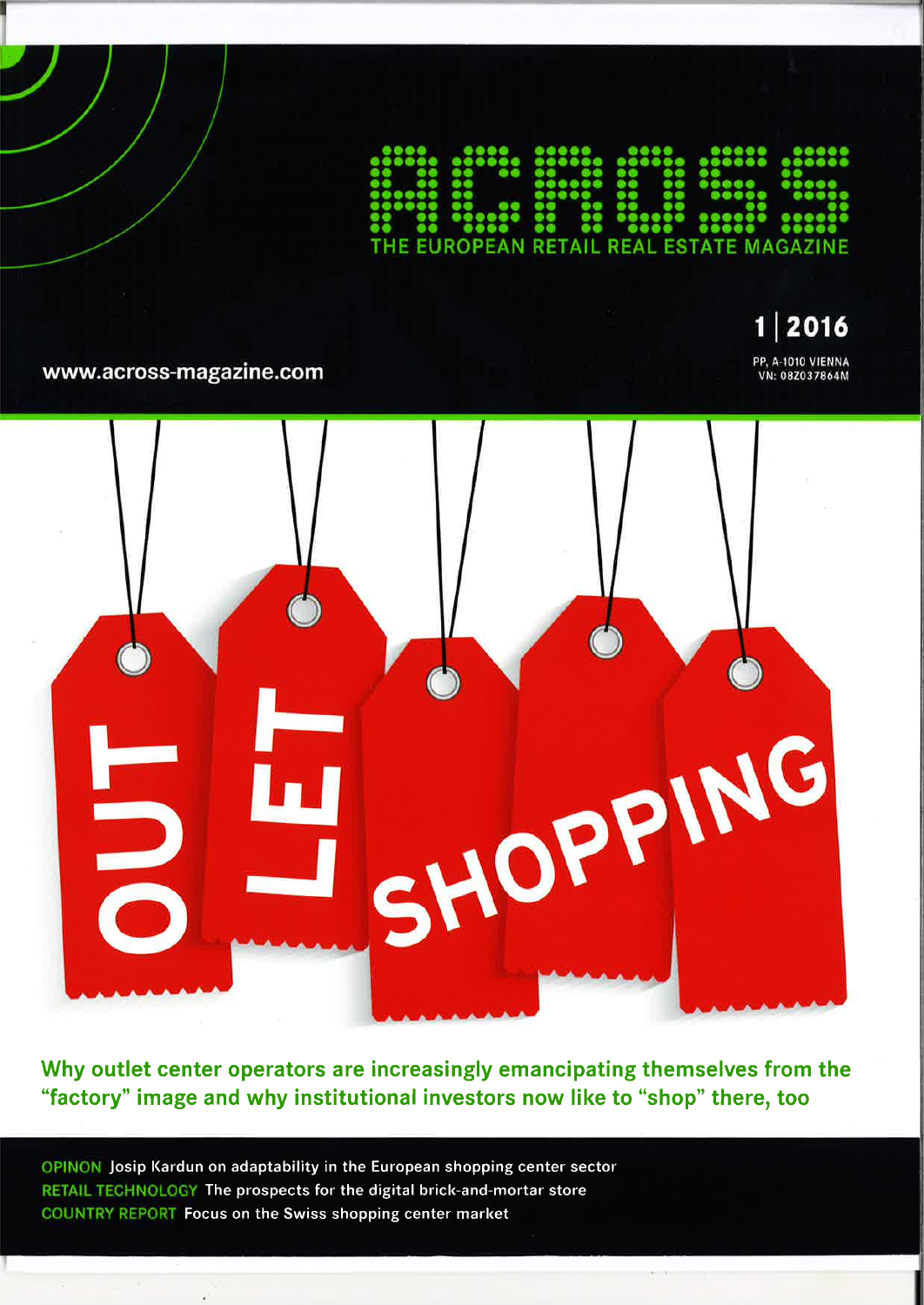

## AN ADVISORY BOARD FOR ACROSS

A body that has its finger on the pulse of the European market. Top industry players who contribute their expertise in identifying and formulating topics. "ACROSS - The European Retail Real Estate Magazine" recently gained just such an asset in the form of a high-caliber advisory board.



What unites-in alphabetical order-Christoph Achammer, Joanna Fisher, Dietmar Reindl, Martin Sabelko, Henrike Waldburg, and Marcus Wild? For one, all of them are well-known leaders in the European shopping center industry. For another, all of them are members of ACROSS's recently launched advisorboard. This body's declared aim is to offer its expertise in topic identification and formulation. There will now be a semi-annual discussion process whereby the advisory board identifies the challenges and opportunities the industry faces and what burning problems and emerging trends, etc., they see.

ln his capacity as CEO of ATP architects engineers, Christoph Achammer has his ear to the ground on the subject of architectural market activity. Born in 1952 he studied architecture at the Technical University of Vienna, where he is now Chair of lndustrial Building and lnterdisciplinary Construction at the lnstitute for lnterdisciplinary Building. ATP is one of the largest integrated design offices in Europe. To give just one example: Polus City Center, which was built in 2000 as Bratislava's first shopping center, was made significantly more attractive through measures designed by ATP.



CHRISTOPH ACHAMMER Chairman of the Board at ATP architects engineers



JOANNA FISHER Managing Director Center Management at ECE



DIETMAR REINDL COO of lmnofinanz Group